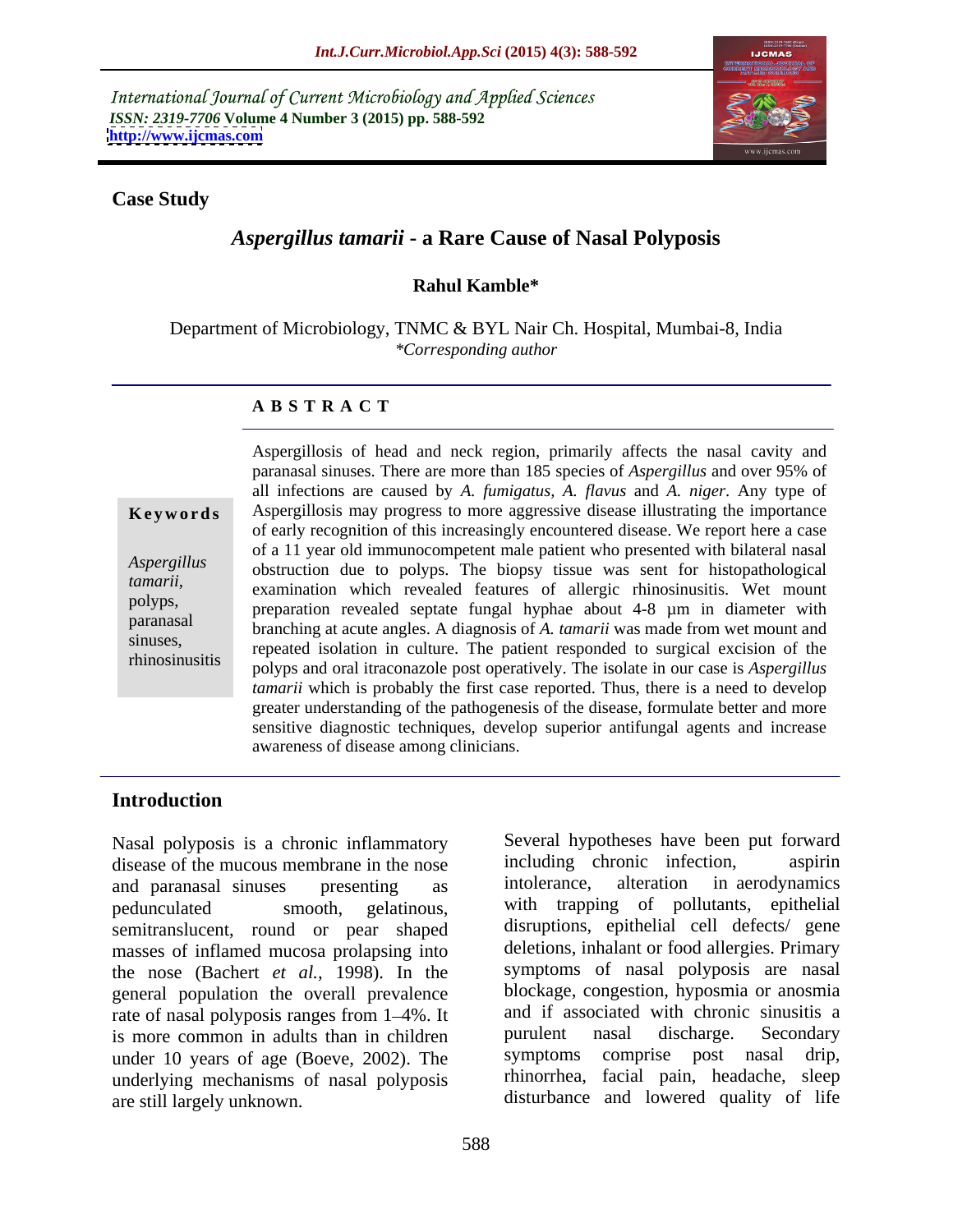(Benoliel, 2001). Diagnosis can be made by 120/80 mm of Hg and pulse rate of 92 per nasal endoscopy and additional tests for normal. Anterior rhinoscopy revealed high except under favourable conditions in fungal sinusitis with recurrence of sinonasal symptoms (with or without polyposis) is common, particularly when there has been can occur presumably from reexposure to histopathological and microbiological nasal polyposis is important (Osguthorpe Laboratory values were notable for

nasal obstruction, mouth breathing and mg% and fasting level of 70 mg% were history of scanty seropurulent, odourless infections including fever, cough, sputum production, ear discharge, earache, tinnitus, vertigo, ataxia and asymmetry of face or Culture of the biopsy polyp tissue on facial pain were negative. He had no history Sabouraud dextrose agar (SDA) with of tuberculosis, diabetes mellitus, asthma, chloramphenicol was incubated at 37 C and use of corticosteroids, other 25°C. On day three of incubation, few white immunosuppressants or prolonged antibiotic fluffy colonies with yellow to green centre therapy. On general physical examination, were seen on the obverse with a yellow

history, clinical examination, radiography, minute. All other vital parameters were allergy, aspirin sensitivity, bacteriology and bilateral pale white nasal polyps. Polyps pulmonary function tests (Chrostowski and were non- tender and probe could be moved Pongracic, 2002). The warm, moist all around the growth. Nasal mucosa was environment of the upper respiratory tract is normal with no bleed on touch. Bilateral an ideal environment for the proliferation of nares blockage was assessed by patency test. fungii (Mygind, 1990). However, they are There was no abnormal finding on posterior rarely pathogenic because host resistance is himoscopy. Irregular, tender swellings were highly susceptible individuals. According to canthus of eyes with upward extension on Corey JP research, persistence of allergic the upper eyelids. Ethmoidal sinus was also incomplete eradication of allergic fungal (MRI) revealed bilateral pale white nasal mucin (Corey *et al.,* 1995). Even when the polyps. Fiber-optic endoscopic sinus surgery patient is clinically disease free, recurrence (FESS) was done and biopsy tissue sent for fungal antigens. Therefore close clinical, studies. Hematological parameters were not endoscopic, and radiographic follow-up of suggestive of inflammatory pathology. and Hadley, 1999). haemoglobin of 12 gm%. The white blood **Case report** segmented neutrophils, 22% lymphocytes, A 11 year old male presented with history of basophils. Random blood glucose of 110 snoring since one year. The patient gave recorded. Kidney function test and liver nasal discharge from nasal cavity. Onset was show any protein or glucose and culture did insidious starting on left side and gradual not show any growth. Blood culture was progression to bilateral total nasal blockage. Sterile. Chest X-ray was normal. The patient Patient subsequently developed breathing was presumed to be immunocompetent as through mouth. He denied epistaxis, the patient was not reactive for HIV and had excessive sneezing, headache or trauma to no diabetes mellitus, neutropenia, evidence nose. History of recurrent upper respiratory of hematologic or any other malignancy in normal. Anterior rhinoscopy revealed palpable on both sides medial to medial tender. Clinical examination of ears and throat was normal. Computed tomography (CT) scan and magnetic resonance imaging histopathological and microbiological Laboratory values were notable for cell count was 10300/cmm with 72% 4% monocytes, 2% eosinophils and no mg% and fasting level of 70 mg% were function tests were normal. Urine did not the body, or any concurrent infections.

he was afebrile with a blood pressure of pigment on the reverse. (Figure 1).Colonies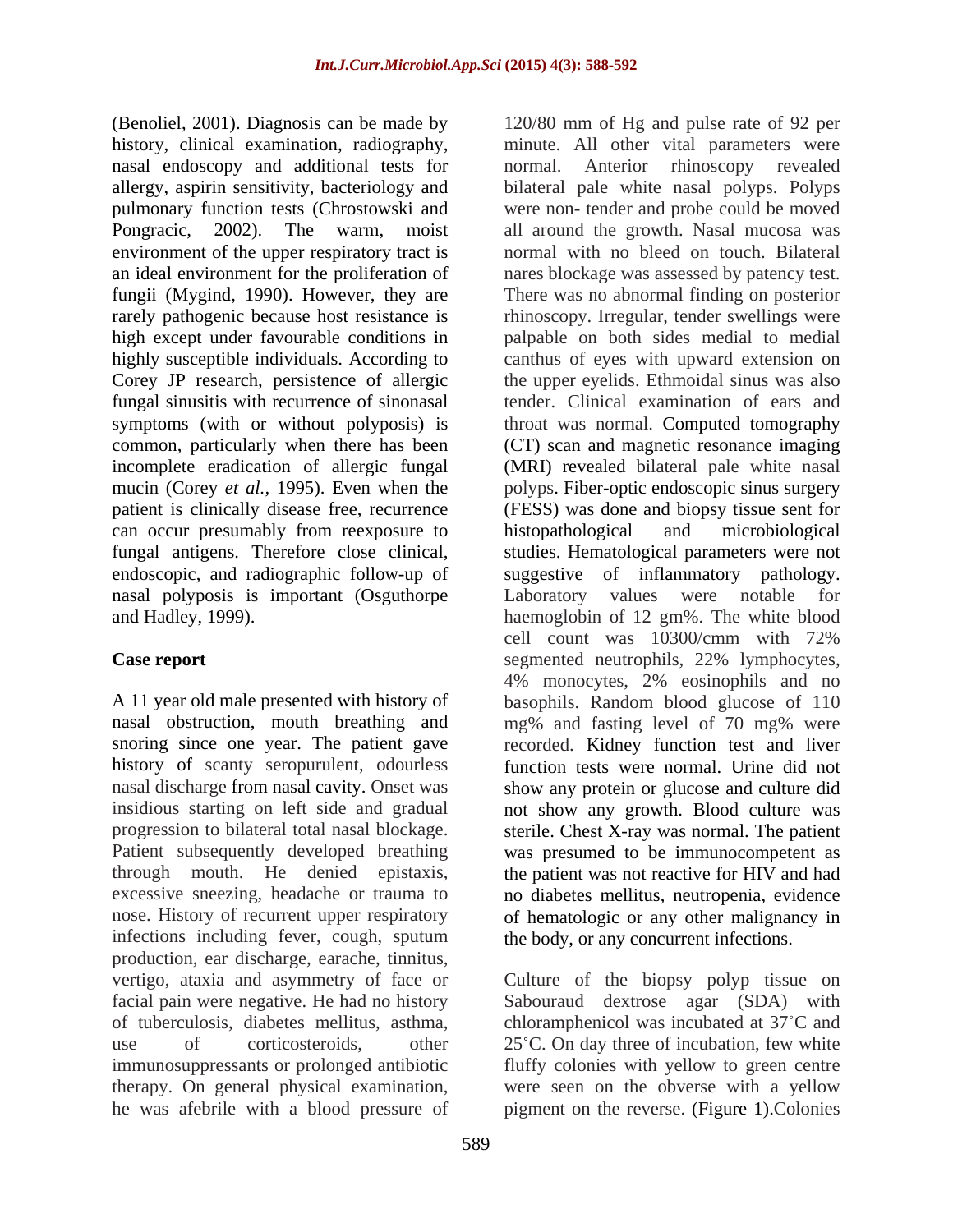turned grayish green by day ten. On immunocompromised patients. The typical Czapek's agar, yellow green colonies at the patient of allergic nasal polyposis is an first 3 days of growth, shifted to brown or immunocompetent, atopic, young adult with brownish green after 7 days without a long standing history of allergic rhinitis, exudates and pinkish reverse. On nasal congestion, headache, polyposis, Lactophenol cotton blue (LPCB) wet mount, asthma and/or recurrent sinusitis. On conidial heads loosely radiating with subglobose vesicles were seen (Figure 2). associated mucopurulent discharge, enlarged Strigma were uniseriate to biseriate at maturity covering the entire surface of the vesicles. Conidia were subglobose to cylindrical with average dimensions 3.21 to The role of superficial and saprophyte 3.32 µm. Colonies on malt extract were fungus which cause imbalance in local yellow-green to oliven brown, with gray immunity of nasal mucus are more reverse. This isolate followed the important than invasive fungus (Mirkin, morphological and microscopical features of 2002). Hyper-reactivity to fungal organisms *A. tamarii* (Domsch *et al.,* 2007). could be one of the mechanisms underlying

Patient was started on oral itraconazole. He according to Ricchetti study (Panda *et al.,* was reviewed for endoscopic examination 2004). The nose and paranasal sinuses have after one month. Assessment revealed few local factors which promote fungal infection bilateral small nasal polyps which were including nasal polyps, recurrent bacterial excised by sphenoidectomy, uninectomy and posterior ethmoidectomy. Biopsy was taken from this sample and sent for histopathological and microbiological The usual fungus isolated is *Aspergillus*;

It is important to remember that there is no single etiological factor that is responsible for the development of nasal polyposis, but central major factor in all nasal polyps. Allergy, viral infection, bacterial infection, initial triggers that may up regulate inflammation of the lateral wall of the nose to develop nasal polyposis (Moretz, 1987). Nasal polyposis due to *Aspergillus* may present in two different forms. The acute life threatening form is seen in the second of the second in the second of the second in the second of the second in the second in the second in the second in the second in the second in the second in the second in the second i

asthma and/or recurrent sinusitis. examination, polyps may be evident with turbinates, hyperplastic nasal mucosa and occasional facial pain (Milosev, 1966).

the development of nasal polyposis infections, neutropenia and chronic rhinitis with stagnation of nasal secretions.

studies. The fungus was identified as other cause being phaeoid fungi like *Aspergillus tamarii* and confirmed by *Bipolaris, Exserohilum, Curvularia* and Department of Medical Mycology, *Alternaria.* The positive results of wet PGIMER, Chandigarh. mounts, LPCB mounts and repeated **Discussion** of *Aspergillus tamarii* beyond doubt in the that inflammation still remains to be the in majority of cases. Invasive aspergillosis fungal infection, and environmental Milosev and others in 1966 (Ricchetti, pollution have all been suggested as possible 2002). Since then, this condition was isolation on culture confirms the diagnosis present case. Reports of histopathology are supportive evidence. Case reports of paranasal sinus mycosis from India and Sudan have reported *A. flavus* as the cause of the paranasal sinuses was reported in immunocompetent hosts for the first time by reported mainly from the tropical areas, including the Indian subcontinent(Shah and Deokule, 2007).The isolate in the present case is *Aspergillus tamarii* which is probably the first case reported.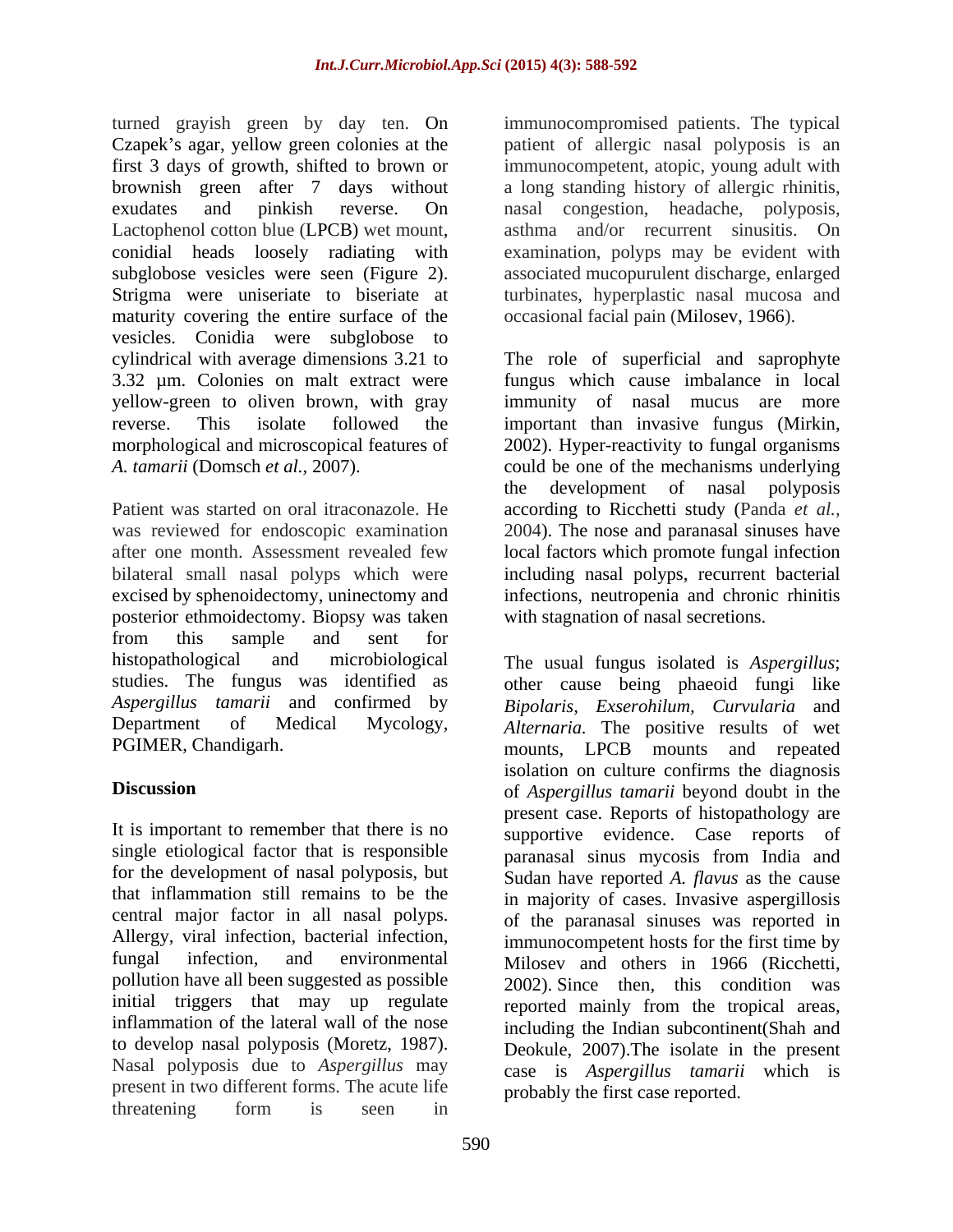There is a need to develop a greater *Aspergillus* species and means to prevent understanding of the pathogenesis of nasal occurrence of the disease especially in polyposis, formulate better and more sensitive diagnostic techniques, develop superior antifungal agents and increase an More important is the need to develop in selecting empirical therapy and antifungal susceptibility testing for formulating prophylactic strategies.

immunocompromised individuals.

awareness of the disease among clinicians. antifungal susceptibility would prove useful Knowledge of local patterns of infection and in selecting empirical therapy and

**Figure.1** Sabourauds dextrose agar showing growth of *A. tamarii*



**Figure.2** Lactophenol cotton blue mount of culture showing hemispherical vesicle covered with biseriate phialides bearing smooth conidia characteristic of *Aspergillus tamari*